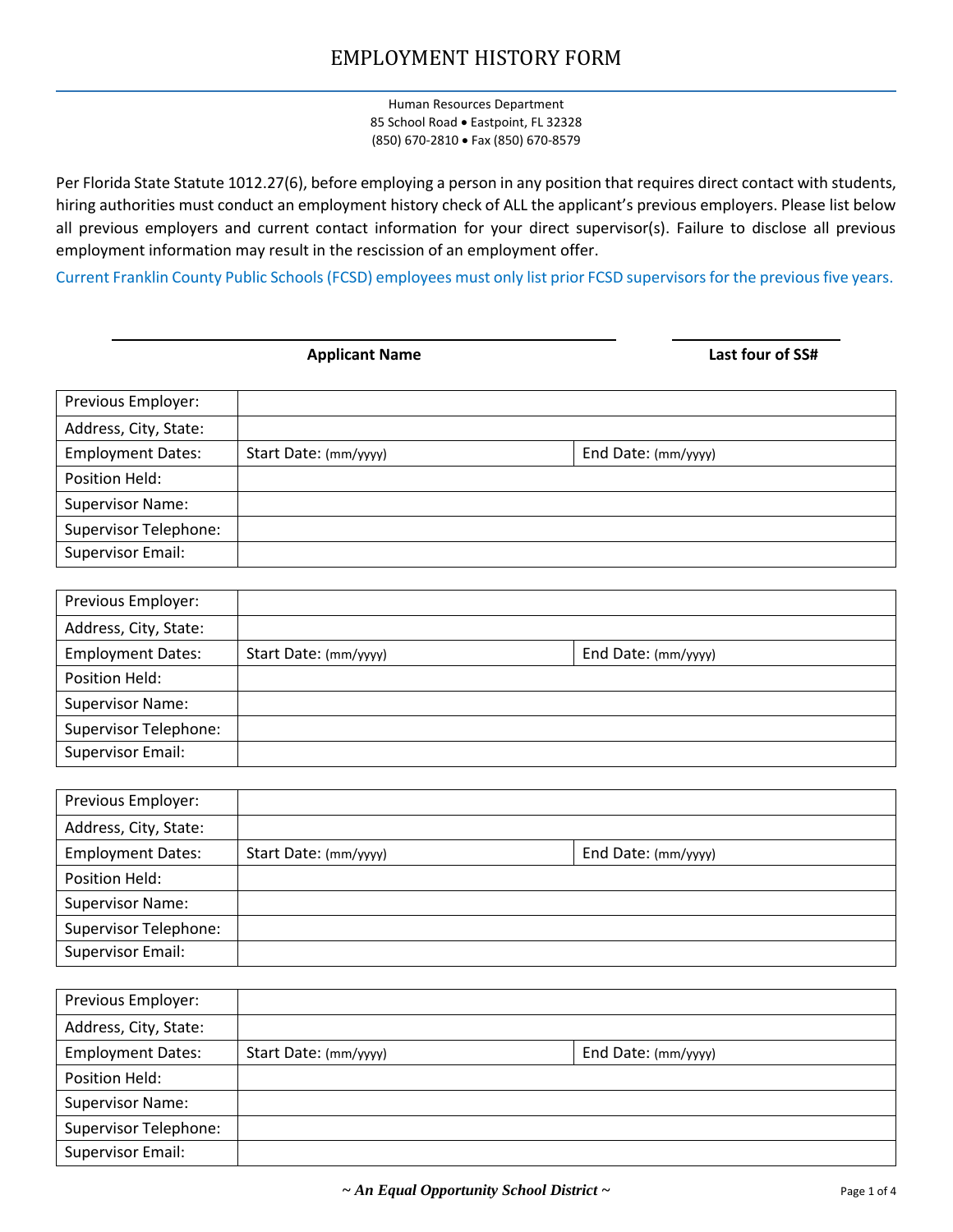| Previous Employer:           |                       |                     |  |
|------------------------------|-----------------------|---------------------|--|
| Address, City, State:        |                       |                     |  |
| <b>Employment Dates:</b>     | Start Date: (mm/yyyy) | End Date: (mm/yyyy) |  |
| Position Held:               |                       |                     |  |
| <b>Supervisor Name:</b>      |                       |                     |  |
| <b>Supervisor Telephone:</b> |                       |                     |  |
| <b>Supervisor Email:</b>     |                       |                     |  |

| Previous Employer:           |                       |                     |  |
|------------------------------|-----------------------|---------------------|--|
| Address, City, State:        |                       |                     |  |
| <b>Employment Dates:</b>     | Start Date: (mm/yyyy) | End Date: (mm/yyyy) |  |
| Position Held:               |                       |                     |  |
| <b>Supervisor Name:</b>      |                       |                     |  |
| <b>Supervisor Telephone:</b> |                       |                     |  |
| Supervisor Email:            |                       |                     |  |
|                              |                       |                     |  |

| Previous Employer:           |                       |                     |  |
|------------------------------|-----------------------|---------------------|--|
| Address, City, State:        |                       |                     |  |
| <b>Employment Dates:</b>     | Start Date: (mm/yyyy) | End Date: (mm/yyyy) |  |
| Position Held:               |                       |                     |  |
| <b>Supervisor Name:</b>      |                       |                     |  |
| <b>Supervisor Telephone:</b> |                       |                     |  |
| Supervisor Email:            |                       |                     |  |
|                              |                       |                     |  |

| Previous Employer:           |                       |                     |  |
|------------------------------|-----------------------|---------------------|--|
| Address, City, State:        |                       |                     |  |
| <b>Employment Dates:</b>     | Start Date: (mm/yyyy) | End Date: (mm/yyyy) |  |
| Position Held:               |                       |                     |  |
| <b>Supervisor Name:</b>      |                       |                     |  |
| <b>Supervisor Telephone:</b> |                       |                     |  |
| Supervisor Email:            |                       |                     |  |

Address:

| Previous Employer:           |                       |                     |  |
|------------------------------|-----------------------|---------------------|--|
| Address, City, State:        |                       |                     |  |
| <b>Employment Dates:</b>     | Start Date: (mm/yyyy) | End Date: (mm/yyyy) |  |
| Position Held:               |                       |                     |  |
| <b>Supervisor Name:</b>      |                       |                     |  |
| <b>Supervisor Telephone:</b> |                       |                     |  |
| Supervisor Email:            |                       |                     |  |
|                              |                       |                     |  |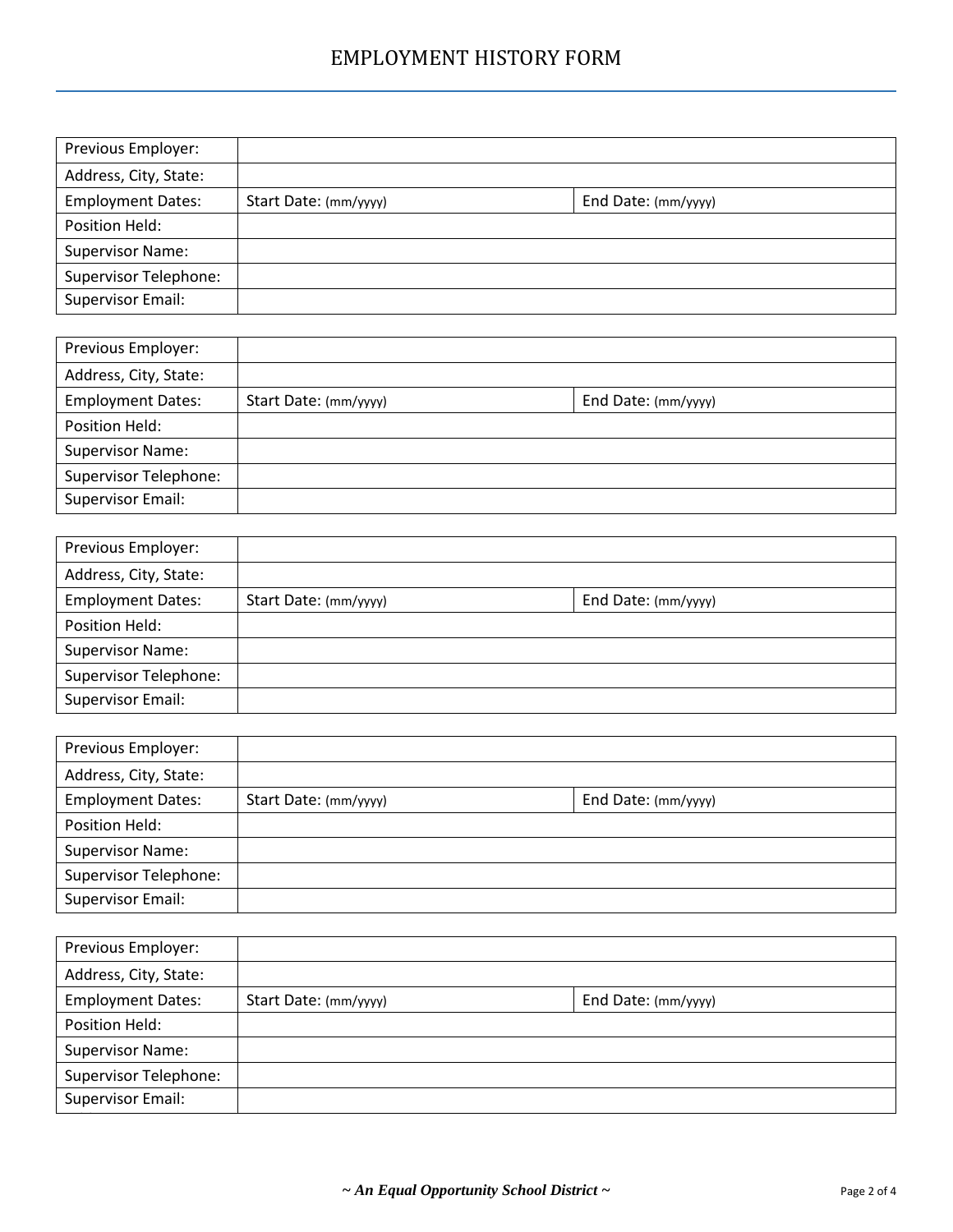| Previous Employer:           |                       |                     |  |
|------------------------------|-----------------------|---------------------|--|
| Address, City, State:        |                       |                     |  |
| <b>Employment Dates:</b>     | Start Date: (mm/yyyy) | End Date: (mm/yyyy) |  |
| Position Held:               |                       |                     |  |
| <b>Supervisor Name:</b>      |                       |                     |  |
| <b>Supervisor Telephone:</b> |                       |                     |  |
| <b>Supervisor Email:</b>     |                       |                     |  |

| Previous Employer:           |                       |                     |  |
|------------------------------|-----------------------|---------------------|--|
| Address, City, State:        |                       |                     |  |
| <b>Employment Dates:</b>     | Start Date: (mm/yyyy) | End Date: (mm/yyyy) |  |
| Position Held:               |                       |                     |  |
| <b>Supervisor Name:</b>      |                       |                     |  |
| <b>Supervisor Telephone:</b> |                       |                     |  |
| Supervisor Email:            |                       |                     |  |
|                              |                       |                     |  |

| Previous Employer:           |                       |                     |  |
|------------------------------|-----------------------|---------------------|--|
| Address, City, State:        |                       |                     |  |
| <b>Employment Dates:</b>     | Start Date: (mm/yyyy) | End Date: (mm/yyyy) |  |
| Position Held:               |                       |                     |  |
| <b>Supervisor Name:</b>      |                       |                     |  |
| <b>Supervisor Telephone:</b> |                       |                     |  |
| Supervisor Email:            |                       |                     |  |
|                              |                       |                     |  |

| Previous Employer:           |                       |                     |  |
|------------------------------|-----------------------|---------------------|--|
| Address, City, State:        |                       |                     |  |
| <b>Employment Dates:</b>     | Start Date: (mm/yyyy) | End Date: (mm/yyyy) |  |
| Position Held:               |                       |                     |  |
| <b>Supervisor Name:</b>      |                       |                     |  |
| <b>Supervisor Telephone:</b> |                       |                     |  |
| Supervisor Email:            |                       |                     |  |

Address:

| Previous Employer:           |                       |                     |  |
|------------------------------|-----------------------|---------------------|--|
| Address, City, State:        |                       |                     |  |
| <b>Employment Dates:</b>     | Start Date: (mm/yyyy) | End Date: (mm/yyyy) |  |
| Position Held:               |                       |                     |  |
| <b>Supervisor Name:</b>      |                       |                     |  |
| <b>Supervisor Telephone:</b> |                       |                     |  |
| <b>Supervisor Email:</b>     |                       |                     |  |
|                              |                       |                     |  |